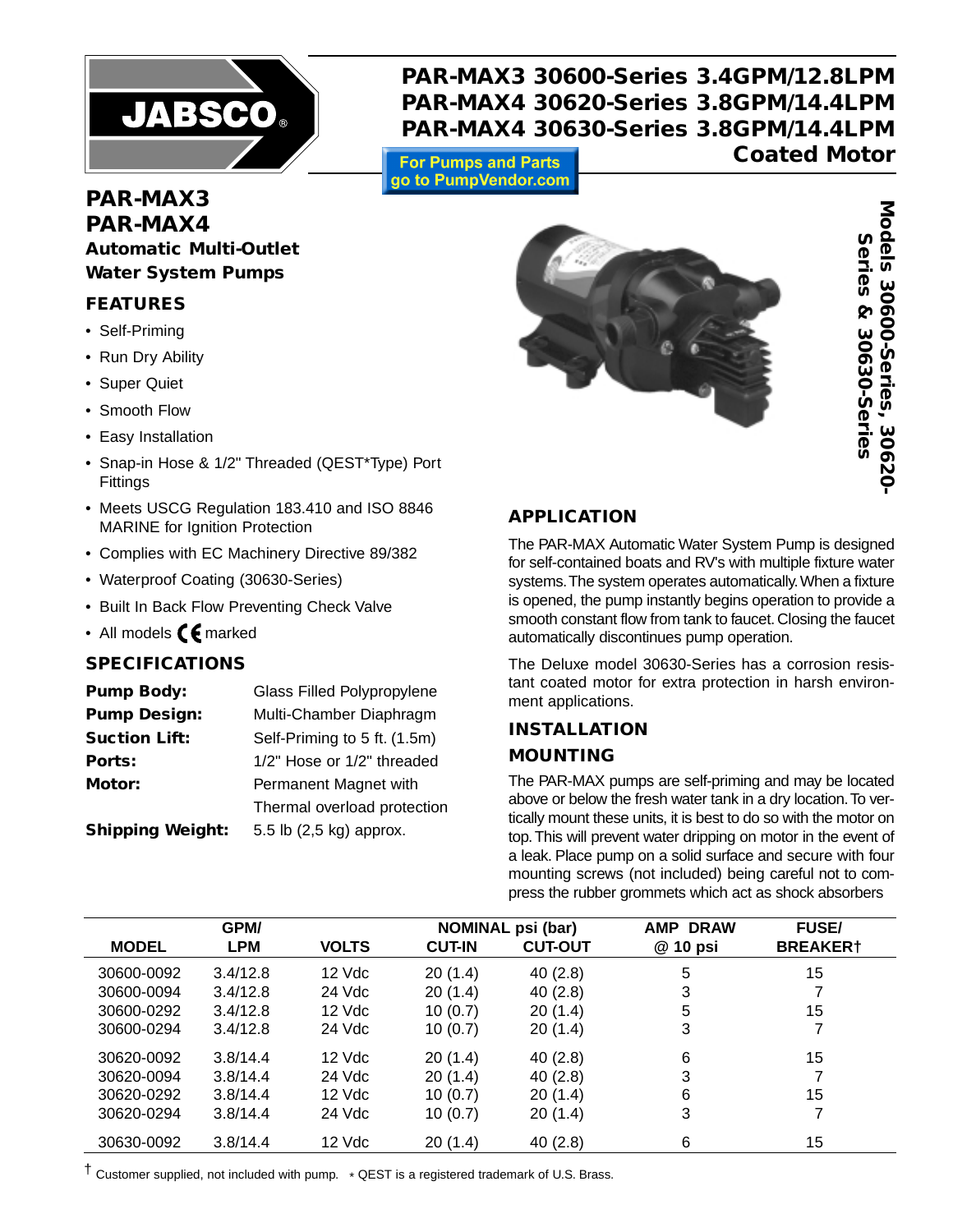

# **PLUMBING**

Select two of the port adaptors supplied to match your plumbing system. Flexible potable water hose or polybutylene tubing is recommended instead of rigid piping at pump. If you choose to use rigid piping, provide a short length of hose between pipe and the pump to avoid noise and vibration. Use clamps at both ends of hose to prevent air leaks into the water line. NOTE: Intake hose must be minimum 1/2" (13mm) ID reinforced hose. Main distribution line from pump outlet should also be 1/2" (13mm) ID with branch and individual supply lines to outlets no smaller than 3/8" (10mm). A Jabsco O "Pumpgard" 36400-Series in line strainer should be installed between pump and tank to keep debris out of system. Fresh water tank must be vented. Avoid any kinks or fittings which could cause excessive restrictions. Remember to periodically clean faucet and "Pumpgard" screens.



Explosion hazard. Do not pump gasoline, solvents, thinners or other flammable liquids. To do so can cause an explosion resulting in injury or death.

### **WIRING**

In an easily accessible location, install a switch (Jabsco 44960-Series) to control electricity to the pump. Turn the pump off when not used for extended periods, or when tank is out of water.

The electrical circuit should be protected with an overcurrent protection device in the positive lead. See chart for proper size. The pump circuit should not include any other electrical loads. The open terminal on the switch is positive. Black Wire from the motor is negative.

Select wire size from chart below. Use total length of wire from electrical source to pump and return. Chart allows for 3% voltage drop. If in doubt, use next larger wire size.

| <b>Total length</b><br>in feet | $0 - 20$<br>$(0-6 m)$ | $20 - 35$<br>$(6-11 \; m)$ | $35 - 55$<br>$(11-17 \text{ m})$ |
|--------------------------------|-----------------------|----------------------------|----------------------------------|
| 12 Volt                        | #14 AWG               | #12 AWG                    | #10 AWG                          |
|                                | $(2.5 \text{ mm}^2)$  | $(4 \, \text{mm}^2)$       | $(6 \text{ mm}^2)$               |
| 24 Volt                        | #16 AWG               | #14 AWG                    | #12 AWG                          |
|                                | $(1.5 \text{ mm}^2)$  | $(2.5 \text{ mm}^2)$       | $(4 \, \text{mm}^2)$             |



Fire hazard. Wiring must comply with applicable electrical standards and include a properly sized fuse or circuit breaker. Improper wiring can cause a fire resulting in injury or death.

#### **If you are not familiar with applicable electrical standards, have the unit installed by a qualified electrician.**

After installation, check the voltage at the pump motor. Voltage should be checked when pump is operating along with all the inside electrical fixtures. Full voltage must be available at the pump motor at all times.

### **OPERATION**

- 1. Check level of water in tank.
- 2. Open all faucets hot and cold.
- 3. Switch pump to on position and wait for hot water tank and water lines to fill.
- 4. Close each faucet as flow becomes steady and free of air (close cold water faucet first). Pump should shut off soon after closing last faucet.
- 5. Pump is now ready for automatic operation. It will start when faucet is opened and stop when faucet is closed.
- 6. If pump will be inoperative for a considerable length of time, turn off circuit to pump and bleed system by opening faucets.

**A CAUTION** Motor case will get hot. Prolonged contact during operation may cause a burn.

# **WINTERIZING YOUR WATER SYSTEM**

To winterize, it is not necessary to drain the water from the entire water system. Blowing into the lines to remove the water from your water system is not satisfactory due to the check valve mechanism built into the pump.

Follow these steps to remove all water from your water system:

- 1. Drain water by opening tank drain, or open a fixture to allow pump to operate until tank is dry.
- 2. Open the lowest outlet in water system to drain lines.
- 3. To remove any remaining water (about a cup), remove outlet hose on pump and activate pump. To blow out lines, attach air nozzle where outlet hose was removed. Make sure all fixtures are open before starting.
- 4. Your water system is now winterized. Don't forget to reattach the outlet hose and close all fixtures.

**A DANGER** Do not use automotive type anti-freeze. It is poisonous. Use of this type of antifreeze will cause serious internal injury of death.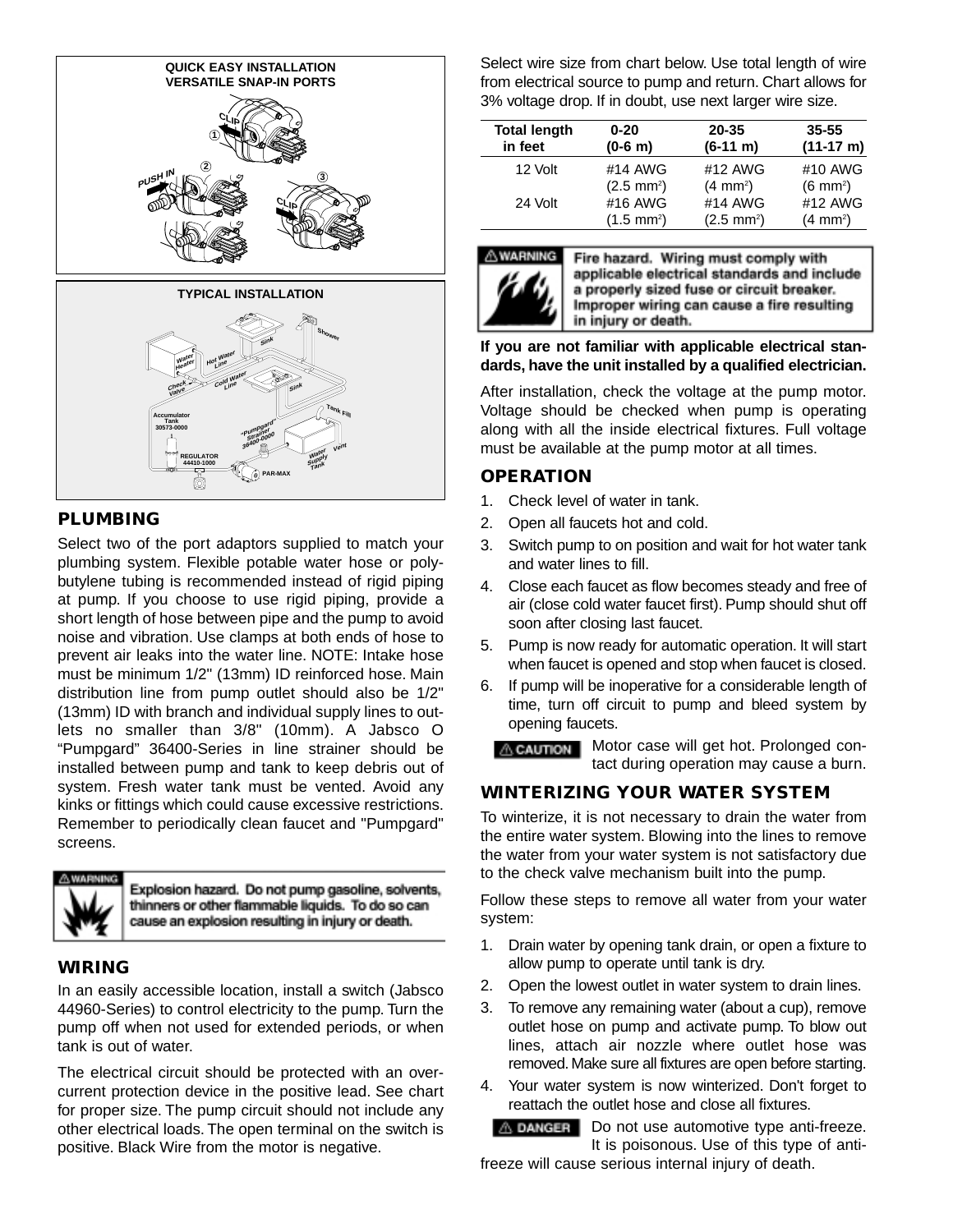

# **PARTS LIST**

|       |                      |                            |           |                     | <b>Models</b>       |                     |
|-------|----------------------|----------------------------|-----------|---------------------|---------------------|---------------------|
|       |                      |                            |           | <b>30600-Series</b> | <b>30620-Series</b> | <b>30630-Series</b> |
| Key   |                      | <b>Description</b>         | Qty. Req. |                     | <b>Part Number</b>  |                     |
|       | Std. Pressure Switch |                            |           | 37121-0010          | 37121-0010          | 37121-0010          |
|       | Low Pressure Switch  |                            |           | 44814-1000*         | 44814-1000*         | N/A                 |
| 2     | Body Kit             |                            |           | 30608-1000          | 30608-1000          | 30608-1000          |
| 3     | Valve Kit            |                            |           | 30613-1001          | 30613-1001          | 30613-1001          |
| 4     | Diaphragm Kit        |                            |           | 30617-1000          | 30617-1000          | 30617-1000          |
| 5     | Plate/Piston Kit     |                            |           | 30682-1000          | 30682-1000          | 30682-1000          |
| 6     |                      | Motor Kit 24 Vdc EMC Comp. |           | 18753-0576          | 18753-0578          | N/A                 |
| NOTE: | Port Kits:           | $1/2$ " barb               | 2         | 30654-1000          | 30654-1000          | 30654-1000          |
|       |                      | $3/4"$ barb                | 2         | 30653-1000          | 30653-1000          | 30653-1000          |
|       |                      | 1/2" Threaded              |           |                     |                     |                     |
|       |                      | (QEST) Type                | 2         | 30649-1000          | 30649-1000          | 30649-1000          |
|       |                      | $1/2$ " barb $90^\circ$    | 2         | 30651-1000          | 30651-1000          | 30651-1000          |
|       |                      | $3/4"$ barb $90°$          | 2         | 30642-1000          | 30642-1000          | 30642-1000          |
|       |                      | Garden Hose                |           |                     |                     |                     |
|       |                      | Thread                     | 2         | 30650-1000          | 30650-1000          | 30650-1000          |

\* Low Pressure Switch used on -0212 and -0224 models.